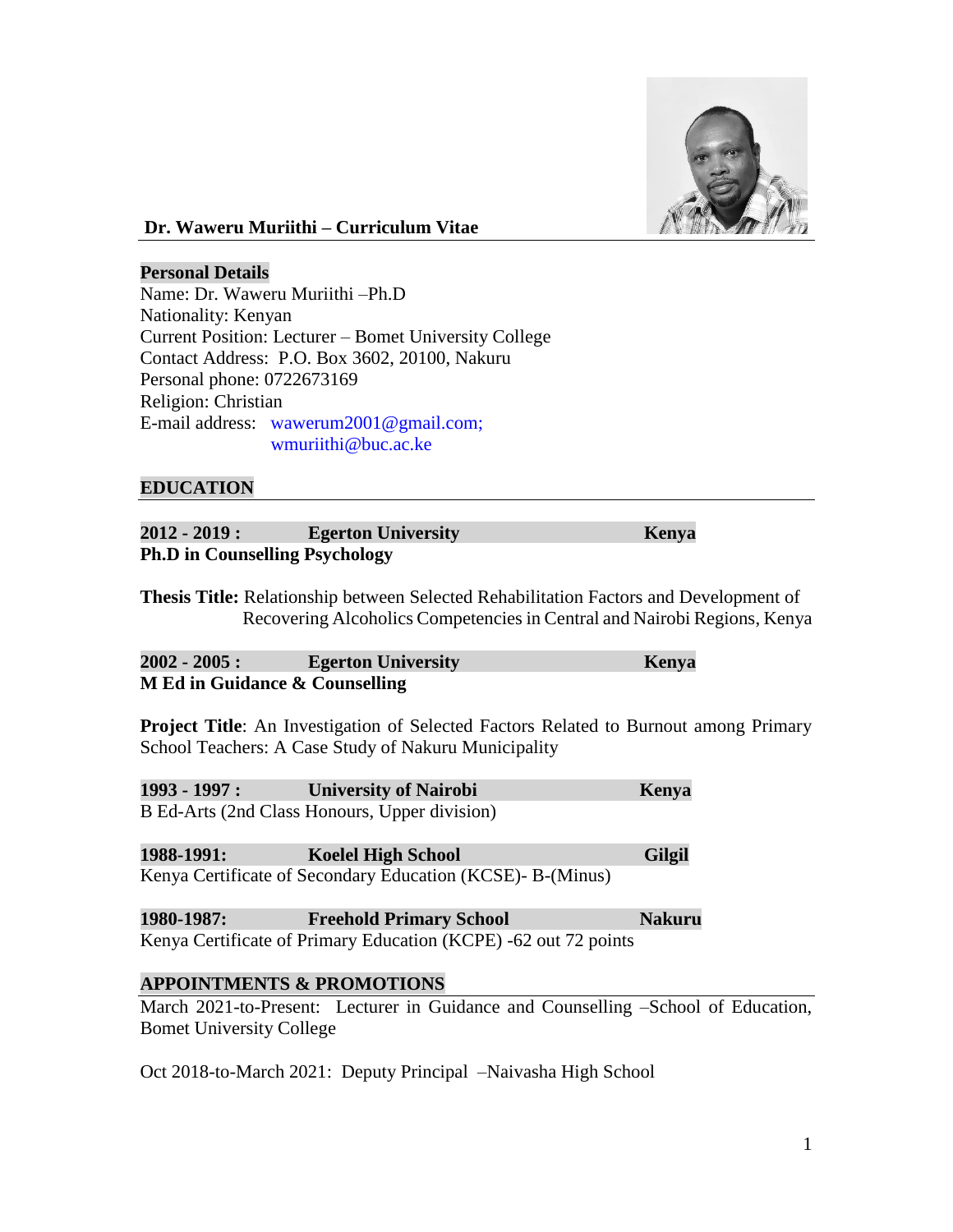- 2008-to-Sep 2018: Head of Department Guidance and Counselling –Dundori Secondary School
- 2001-to-2002: Acting Head of Department Humanities –Poror Secondary School
- 2003: Completed a three months Counselling Practicum at the Youth Resources Center at Family Planning Clinic, Nakuru
- 2001: Seminar for Deputy Head Teachers & Heads of Departments Baringo High School.
- 1994: Data Collection & Analysis Work in Determination of the Economics of Pyrethrum Growing In Kenya – Pyrethrum Board of Kenya – Nakuru.

### **UNIVERSITY TEACHING EXPERIENCE**

2012- 2016 : Part Time Lecturer: Laikipia University –Naivasha Campus Department of Public Affairs and Environmental Studies ( Courses in Psychology)

2011- to May 2018 : Part Time Lecturer: Africa Nazarene University Department of Education and Institute of Open and Distance Learning

2004- to 2016 : Part Time Lecturer: Nakuru Extra Mural centre, Department of Extra mural Studies, University of Nairobi ( Psychology and Public Relations courses)

2007-2011 Part Time Lecturer : Nakuru Neema ECD Teacher Training College

### **RESEARCH OUTPUTS**

### **Peer Refereed Journal Papers**

**Muriithi,W**., Ngumi, O. & Mumiukha, C.K. (2019). Relationship between Recovering Alcoholics Characteristics and Development of Competencies in Rehabilitation Facilities in Central and Nairobi Regions. African Journal of Alcohol & Drug Abuse Edition 1- July 2019, ISSN Online: 2664-0066 ISSN Print: 2664-0058, pp.12-22

**Muriithi,W.**, Mumiukha, C.K. & Ngumi, O.(2019). Relationship between Alcoholics Anonymous 12 Steps Facilitation and Development of Competencies in Rehabilitation Facilities in Central and Nairobi Regions*.* Research on Humanities and Social Sciences ISSN 2224-5766 (Paper) ISSN 2225-0484 (Online) DOI: 10.7176/RHSS Vol.9, No.10, 2019 pp.48-56.

**Muriithi,W**., Ngumi, O. & Mumiukha, C.K. (2019). Relationship between Recovering Addiction Counsellors Characteristics and Development of Competencies in Rehabilitation Facilities in Central and Nairobi Regions. International Journal of Current Research Vol. 11, Issue, 05, pp.4162-4168, May, 2019. DOI: doi.org/10.24941 ISSN: 0975-833X.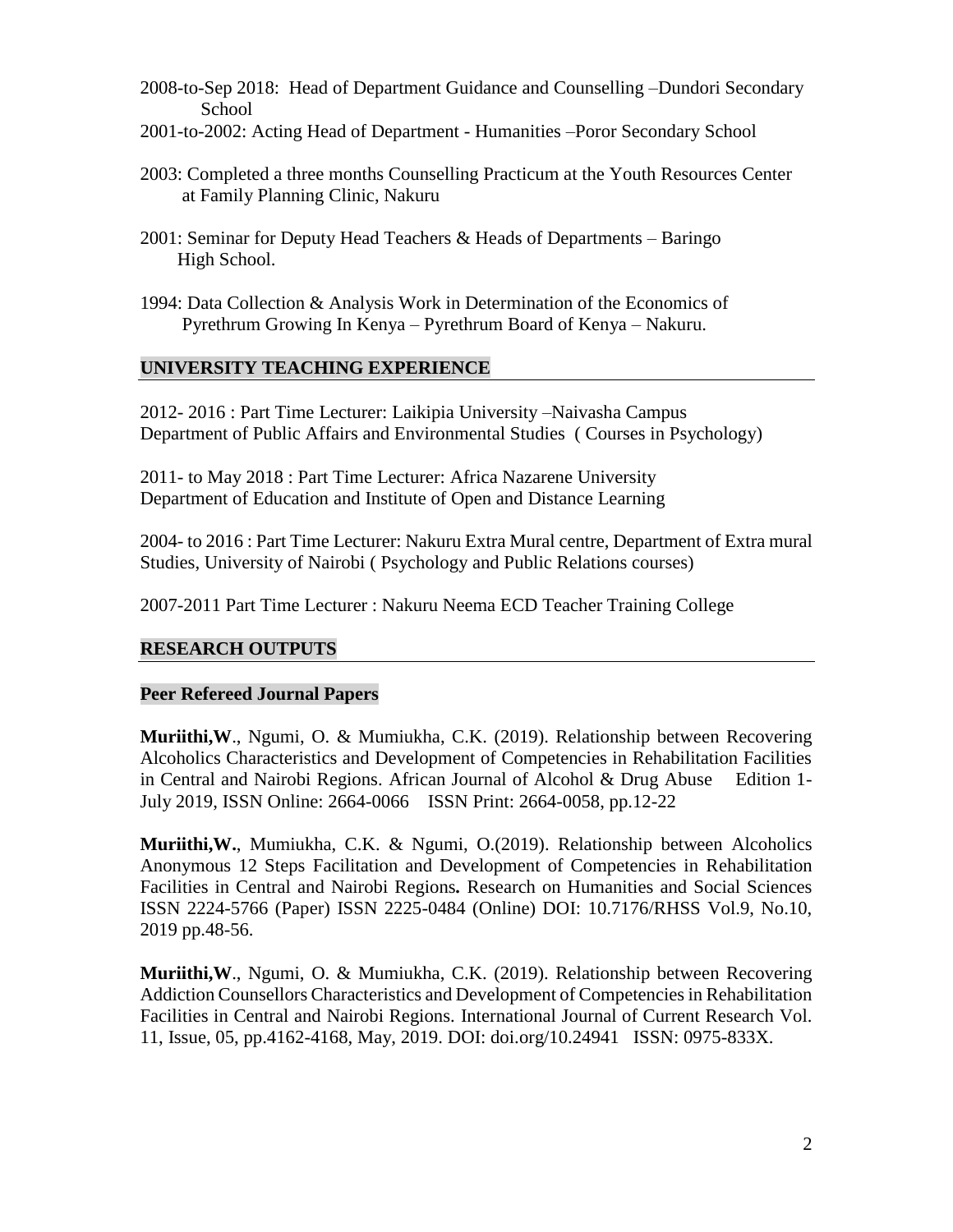**Muriithi W**. & Karanja D. (2018). Relationship between Social Support and Level of Burnout among Primary School Teachers in Nakuru Municipality, Kenya. Journal of Education and Practices, ISSN 2617-5444 (Online) Vol.1, Iss.1.

Theuri J., Mwangi B.N. & **Muriithi W**. (2017). Influence of Family Stability and Peer Group Pressure Ecological Factors on Risk Taking Behaviour among Secondary School Students in Kajiado North Sub-County, Kajiado County, Kenya. Journal of Humanities and Social Sciences, ISSN 2279-0845 (Paper) ISSN 2279-0837 (Online) Vol.22, Iss.11, Ver 7

Theuri J., Mwangi B.N. & **Muriithi W.** (2017). Influence of Societal and Government Policies Ecological Factors on Risk Taking Behaviour among Secondary School Students in Kajiado North Sub-County, Kajiado County, Kenya. Journal of Humanities and Social Sciences, ISSN 2279-0845 (Paper) ISSN 2279-0837 (Online) Vol.22, Iss.11, Ver 7

Kinga T.N., Kimani J.M. & **Muriithi W.** (2014). A Comparative Study of Levels of Self Esteem among Students of Single and Dual Parent Families. The Case of Students in Selected Secondary Schools in Nakuru Municipality, Kenya. Journal of Research on Humanities and Social Sciences, ISSN 2222-1719 (Paper) ISSN 2222-2863 (Online) Vol.4, No.1, 2014

**Muriithi W.**, Kariuki M.W., Mwenje M & Kinga T.N. (2012). Relationship between Primary School Teacher Characteristics & Level of Burnout: A Case of Nakuru Municipality–Kenya. Kenya Journal of Guidance, Counselling & Psychology, 2 (1) 160- 165. ISSN 2226-0552

### **Peer Reviewed Conference Proceedings**

ESSRAK 1st Online Research Conference on Advancing Education and Social Sciences Research for Sustainable Development on 28<sup>th</sup> October, 2020. Presented a paper on *Role of Social and Personal Competencies in Recovery from Alcohol Addiction*.

NACADA-ISSUP International Conference on Drug Demand Reduction 2018  $10^{th} - 14^{th}$ December 2018. Kenyatta International Conference Centre. Presented a paper on Relationship between Recovering Alcoholics' Characteristics and Development of Competencies in Rehabilitation Facilities in Central and Nairobi Regions.

The 1<sup>st</sup> International Learning Forum at Kabarak University on E-learning in a digital age. Presented a paper on Teaching and Learning in a Distance Learning Programme: The Place of Technology. Co-presenter Mary A.Ooko, 13<sup>th</sup> -14<sup>th</sup> October 2016.

### **Publications /Research work**

Gathii, J.K., Wamukuru, D.K., Karanja, D., **Muriithi, W**., & Maina, K. (2019). Research Methods, Data Analysis & Defences: Building Competences in Education & Social Sciences Research. Nakuru: Education and Social Sciences Research Association of Kenya (ESSRAK). ISBN: 978-9966-134-91-2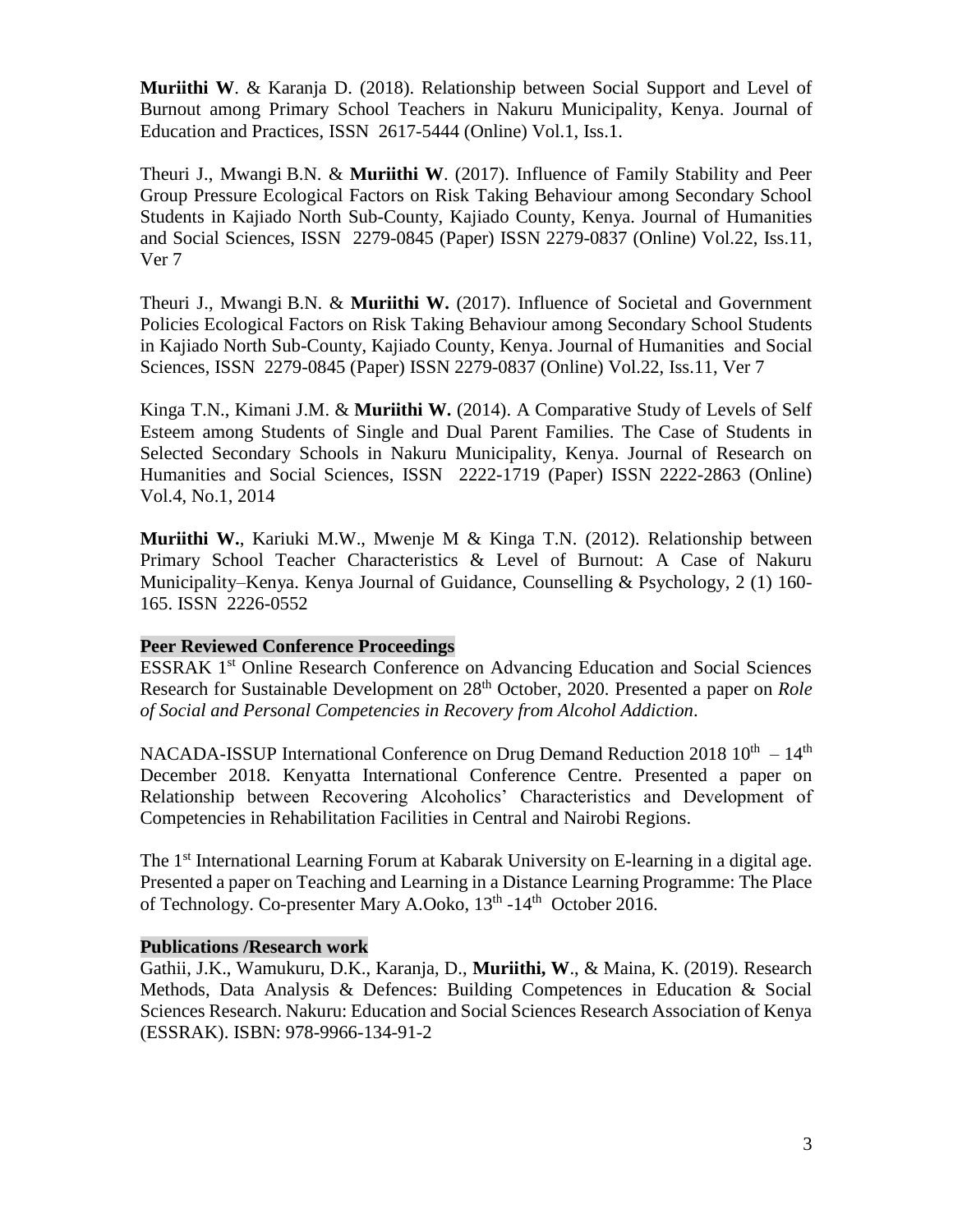**Muriithi W.** & Kariuki M.W.(2012). Factors Related to Burnout among Primary School Teachers: A Case of Nakuru Municipality–Kenya. LAP Lambert Academic Publishing, Saarbrucken. ISBN 973-3-8454-2982-3

Mwai C.K. , **Muriithi W.** & Njuguna J. (2010). Stigma and Discrimination and high risk behaviour affecting children affected by HIV & AIDS in Kaptembwa and Baharini slums in Nakuru municipality -Baseline Survey Report Commissioned by Love and Hope centre Nakuru

Mwai C.K., **Muriithi W.** & Ngugi L. (2008). The Report of Psychosocial Support provided by Hakimani Counselling Initiative through the sponsorship and technical support of Jesuit Hakimani Center to Internally Displaced Persons in larger Nakuru Districts.

**Muriithi W.**(2005): An Investigation of Selected Factors Related to Burnout among Primary School Teachers: A Case Study of Nakuru Municipality*.* Unpublished M.Ed. Project, Egerton University.

# **Published Teaching Manuals**

Kinga, T. N. & **Muriithi W.** (2012). Career Guidance and Counselling. Africa Nazarene University, Nairobi: Kenya

Mbuthia W. & **Muriithi W**. (2007). Module on Guidance and Counselling*, Neema Early Childhood Development and Education Teacher Training College Nakuru*

#### **Trainings/Short courses/Workshops attended**

8th – 28th February, 2021: Participated in the Technology for Transformative Pedagogy Online Course Facilitated by the Partnership for Pedagogical Leadership in Africa (PedaL)

2013: Intensive Distance/E-learning workshop by the Institute Open and Distance Learning (IODL) at Africa Nazarene University

2012: Career Masters Worksop for High school teachers at Egerton University

2007: Civic Education for Schools and Colleges Induction Workshop Facilitated by Daraja Civic Education Initiative, Konrad Adenaeur Stiftung and the Ministry of Education-Jamka Hotel Nakuru

2005: Guidance and Counselling workshop on Improving Academic success in school – Nakuru High School

2005: Markers Training Course in History & Government – Moi Forces Academy Lanet.

2005: Career Masters Seminar on Air Travel and Related studies - Merica Hotel -Nakuru

2001: Seminar for Deputy Head Teachers & Heads of Departments – Baringo High School.

1995: 3 months Course on Micro-Computer Application Packages – Egerton University.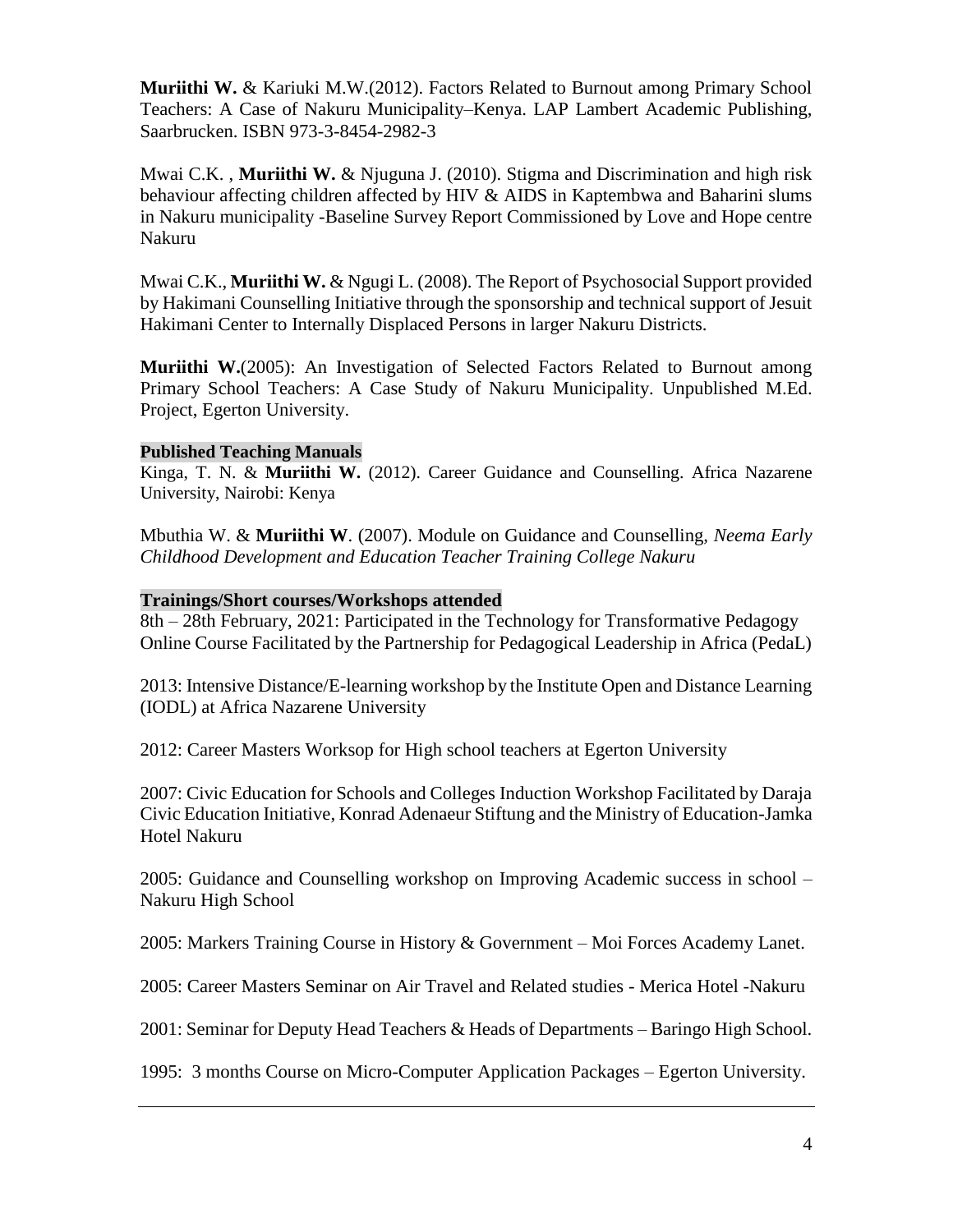# **MEMBERSHIPS**

2019: Education and Social Sciences Research Association of Kenya - ESSRAK

2018: International Society of Substance Abuse Professionals - ISSUP

Member of Conference Committee organising and coordinating the Education and Social Sciences Research Association of Kenya 1<sup>st</sup> annual virtual conference on advancing education and social sciences research for sustainable development held on 28<sup>th</sup> October, 2020.

|                | IVIASICI S INESEATUITTI OJEULS<br>Name | Reg. No.       | Programme                                                                       | Title                                                                                                                                                                                              | Remarks           |
|----------------|----------------------------------------|----------------|---------------------------------------------------------------------------------|----------------------------------------------------------------------------------------------------------------------------------------------------------------------------------------------------|-------------------|
| 1.             | Joseph<br>Theuri                       | 15M03EMCP009   | MA in<br>Counselling<br>Psychology -<br>Africa<br><b>Nazarene</b><br>University | Ecological<br>Factors<br><b>as</b><br>Predictors of Risk Taking<br>Behaviour<br>Among<br>Secondary Schools Students<br>Kajiado<br>North<br>Sub-<br>in<br>Kajiado<br>County,<br>County,<br>Kenya    | Graduated<br>2017 |
| $\overline{2}$ | Bernard<br>Lugah                       | L50/84940/2016 | MA in Project<br>Planning and<br>Management -<br>University of<br>Nairobi       | Influence of Community led<br>Sanitation<br>Projects<br>Total<br>Implementation on Health<br>Standards in Nakuru County<br>Kenya; A case of Rongai<br>Sub-County, Nakuru County                    | Graduated<br>2017 |
| 3.             | Shitsinzi<br>Ronald                    | L50/84418/2012 | MA in Project<br>Planning and<br>Management -<br>University of<br>Nairobi       | Influence of Industrial action<br>provision of medical<br><sub>on</sub><br>services by Nurses in Public<br>Hospital: A case of Rift<br>valley Provincial<br>hospital,<br>Nakuru County             | Graduated<br>2015 |
| 4.             | Millicent<br>Nyambura                  | L50/61089/2010 | MA in Project<br>Planning and<br>Management<br>- University<br>of Nairobi       | Influence of Adoption<br>of<br>Information<br>$\&$<br>Communication Technology<br>Management<br>Data<br><sub>on</sub><br>Non-<br>in<br>processes<br>Governmental Organizations<br>in Nakuru County | Graduated<br>2015 |

#### **STUDENTS SUPERVISION OF PROJECTS Masters Research Projects**